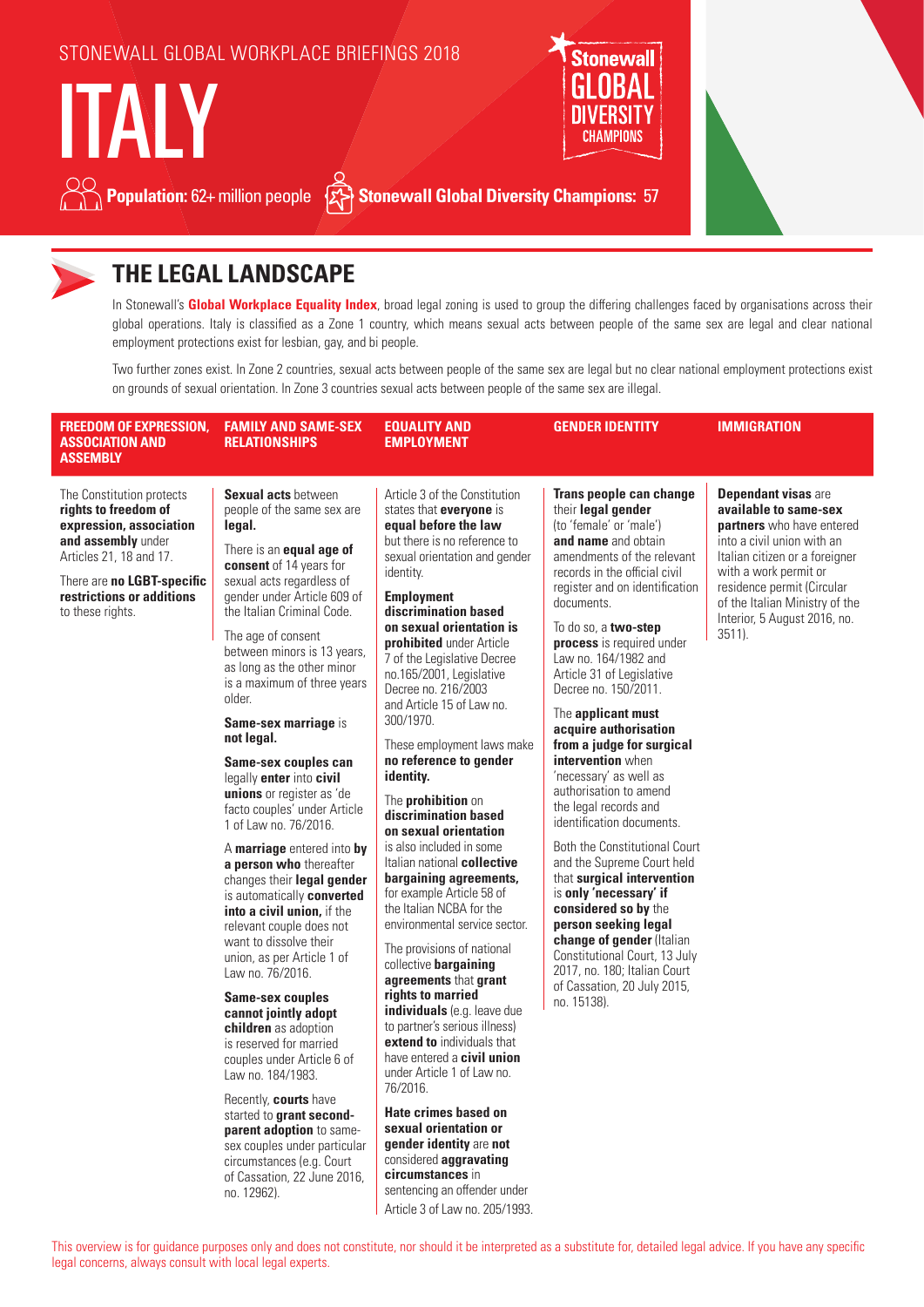

### **A VIEW FROM ITALY**

**Igor Suran** is the Executive Director of Parks – Liberi e Uguali, a non-profit organisation supporting businesses in different sectors to build respectful and open environments for their LGBT employees. Through training, panel events, conferences and a workplace LGBT diversity benchmarking index, Parks are setting the standard for how to be a truly inclusive employer in Italy.



Global Inclusion through LGBT Inclusion

#### **What are some of the developments for LGBT equality in Italy?**

The Civil Unions law was approved in 2016 but previously the lack of legislation recognising same-sex partnerships had repercussions, both for individuals and more broadly for the societal acceptance of LGBT people in a country where a religious, conservative tradition has often shaped opinions on divisive issues. However, the Civil Unions law is now legitimising and normalising same-sex relationships. Civil unions in Italy differ from marriage mainly in name and adoption rights: the right to adopt a same-sex partner's child is not part of this law and continues to be decided by judges on a caseto-case basis. Same-sex couples are also still not allowed to jointly adopt children.

#### **What are some specific issues regarding lesbians, bi women and trans people?**

Bi identities are largely off the radar. Lesbians used to lag behind in visibility and public recognition. Partly, this was because of a traditional culture that did not acknowledge the existence of lesbian relationships but also because of the general lack of gender equality in society. This is now changing, partially because of an increased focus on biological and fostered motherhood in lesbian couples. Parks has held roundtable events with highranking lesbians in the workplace to build awareness, which have shown that many lesbians in fact wish to first tackle gender discrimination in the workplace before looking at sexual orientation. With regards to trans rights, Italy has allowed legal gender reassignment since 1982. However, it wasn't until recently that the courts set precedents for legal gender change without the need for gender reassignment surgery. Parks work with a growing number of businesses on the creation of transitioning at work guidelines as a tool for managers.

### **How are LGBT people portrayed in the media?**

Legislation exists against discrimination in the media based on sexual orientation and gender identity. However, until the Civil Unions law was passed, the representation of LGBT community was either non-existent or largely limited to humorous characterisations of effeminate gay men and other stereotypes. This is now changing with more serious and objective discussions about the LGBT community in the press and in TV debates. Fictional entertainment is becoming more open to true-to-life LGBT representation and several TV commercials now include LGBT people and families. More public visibility for LGBT people has also received a backlash, but it in the long run will stimulate an open debate across society.

#### **What is the workplace like for LGBT people?**

All employers in Italy have had to implement benefit and leave policies for same-sex partners after the Civil Unions law was passed. Parks created a guide on how the provisions of the Civil Unions law change HR policies. Despite this positive progress, LGBT workplace inclusion is still not necessarily viewed as a legitimate concern. Bias, stereotypes and strongly embedded negative views, such as perceived lack of leadership skills, still largely prevent LGBT people from coming out at work. However, more and more businesses participate in awareness and consultancy courses to move the conversation in the right direction and challenge unconscious bias.

### **Do international or Italian organisations publicly support LGBT equality?**

In the process leading to the Civil Unions law, inclusive businesses – while not publicly 'lobbying' for LGBT equality legislation – did lead by example. They did so through policies, such as extending equal benefits, and through having strong internal statements about non-discrimination. Some also spoke in the press about their policies and about the business case for inclusion. Pride parades in Italy have seen a growing number of businesses participating every year. The best employers extend their HR policies beyond legal requirements and recognise social or affective parenthood and facilitate gender transition for trans employees. In the past, foreign companies used to be the most progressive but today a growing number of Italian companies are at the forefront of LGBT inclusion. What used to be done by large employers is now increasingly happening in small- and medium-sized enterprises as well. Finally, a number of foreign diplomatic missions have historically been valuable allies to Italian organisations engaged in LGBT inclusion.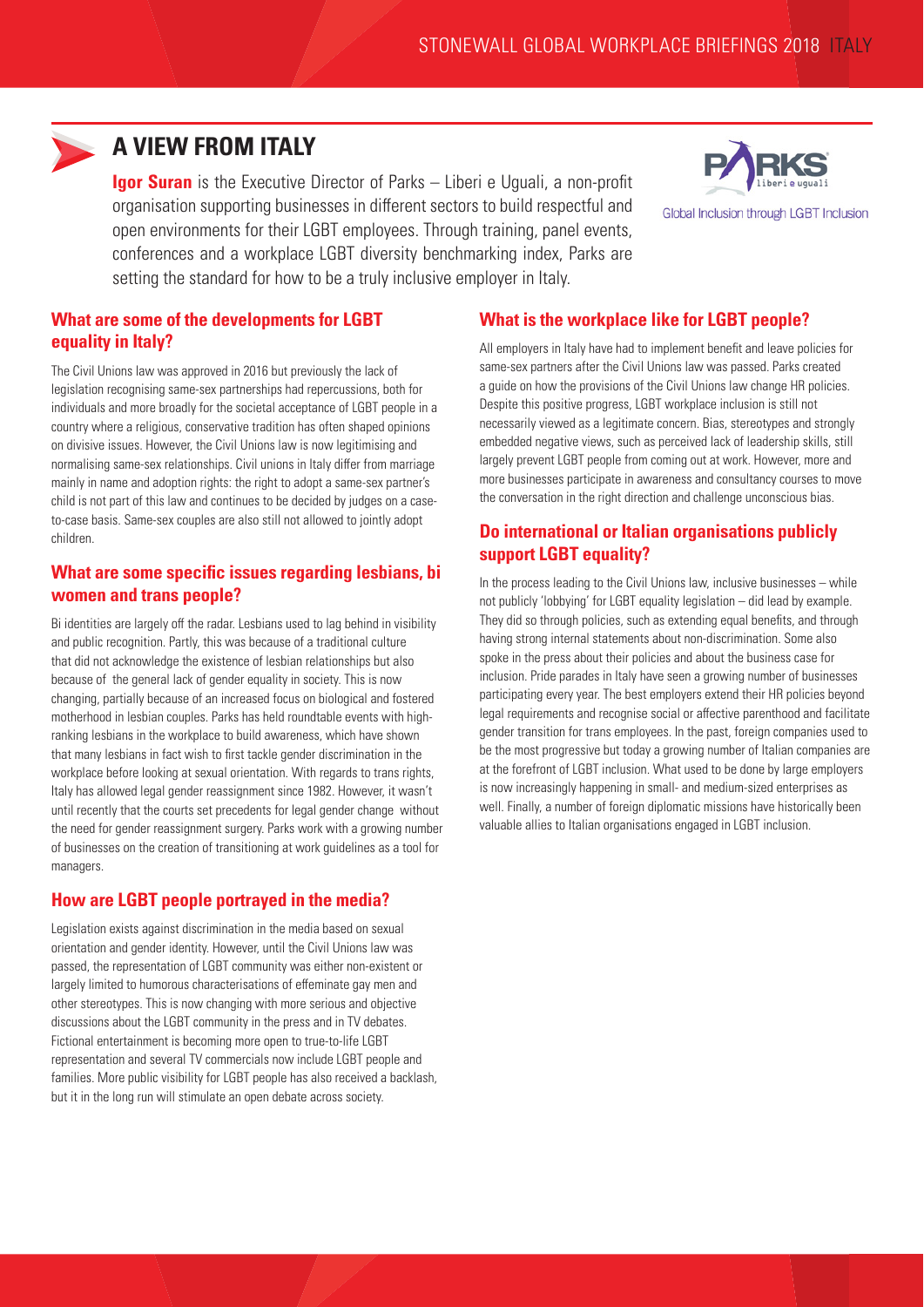

### **LGBT INCLUSION IN THE WORKPLACE**

### THE FOUNDATIONS

There are several steps that employers can take to start creating a supportive workplace environment for their LGBT employees in Italy:



**Consult local LGBT organisations to understand the local context for LGBT people**

**Introduce explicitly LGBT-inclusive anti-discrimination and bullying and harassment policies**

**Train HR staff and promote inclusive policies**



**Carry out LGBT-inclusive diversity training**

**Encourage senior managers to promote their commitment to LGBT inclusion and equality** 

**Audit and extend partner benefits to same-sex partners**



### NEXT STEPS

Once a foundation has been built, there are further steps employers can take to bring about positive change for LGBT people. For example:



**Carry out LGBT awareness-raising events** 

**networks and allies programmes**



**Partner with local LGBT groups to advance LGBT equality beyond the workplace**

**Work with suppliers and partners to advance LGBT workplace equality**

Employers can improve their initiatives by participating in Stonewall's Global Workplace Equality Index - a free benchmarking tool offering a clear roadmap to LGBT inclusion in the workplace. **www.stonewall.org.uk/gwei**



# **LEARN FROM STONEWALL'S GLOBAL DIVERSITY CHAMPIONS**

### **BNP Paribas**

BNP Paribas has a code of conduct that expressly prohibits discrimination based on sexual orientation and gender identity. In addition to legally required benefits, BNL, the commercial bank of BNP Paribas in Italy, also offers benefits and parental permissions to same-sex couples in a civil union that married different-sex couples are entitled to. In May 2017, BNP Paribas launched a local LGBT network in Italy, sponsored by the Italian CEO and HR Director. The network is open to LGBT employees and their allies and works to promote a supportive environment where LGBT employees are respected and valued. BNP Paribas runs LGBT awareness-raising events to train employees and mobilise allies. For instance, BNP Paribas Pride Italy organised a seminar on the language of inclusion, attended by around 130 employees. Senior managers have also been trained on the importance of being an ally through a webinar organised by the BNP Paribas Global Pride network. The bank partners with the local LGBT organisation Parks - Liberi e Uguali to create a more equal and inclusive workplace for BNP Paribas' LGBT employees in Italy. The bank participates in Parks' annual LGBT diversity index to measure its success and plan progress.

#### **Vodafone**

Vodafone Italy is committed to creating equal and inclusive workplaces for its LGBT+ employees and the company's policies and practices build the foundation for this. These policies explicitly ban discrimination and harassment based on sexual orientation and gender identity. They're implemented at Vodafone Italy, along with equal partner benefits for employees in same-sex relationships. To bring these policies to life, Vodafone collaborates with non-profit organisations to set up training activities on inclusion for employees. For example, a one-day training session for managers focused on building an inclusive workplace culture and included LGBT+ themes. A range of toolkits and training materials is also available to employees, including on gender identity and embedding LGBT+ inclusion into customer care. To make sure that LGBT+ employees feel supported to be themselves at work, Vodafone Italy also runs an LGBT+ Friends network for LGBT+ employees and allies of LGBT+ people. The network is supported by an executive LGBT+ sponsor, who provides leadership support and sponsorship of in-country activities. Vodafone also works to support LGBT+ equality beyond its own workplace. The firm has an ethical purchasing code, which includes Vodafone's stance on LGBT+ inclusion. Every new supplier must sign the code to confirm they will comply with it. In 2017, Vodafone was also an official sponsor of Milan and Rome Prides and promoted its involvement through social media and in local retail stores. For Valentine's Day, Vodafone ran a TV advert that featured a same-sex couple's kiss, reaching millions of people throughout the country.